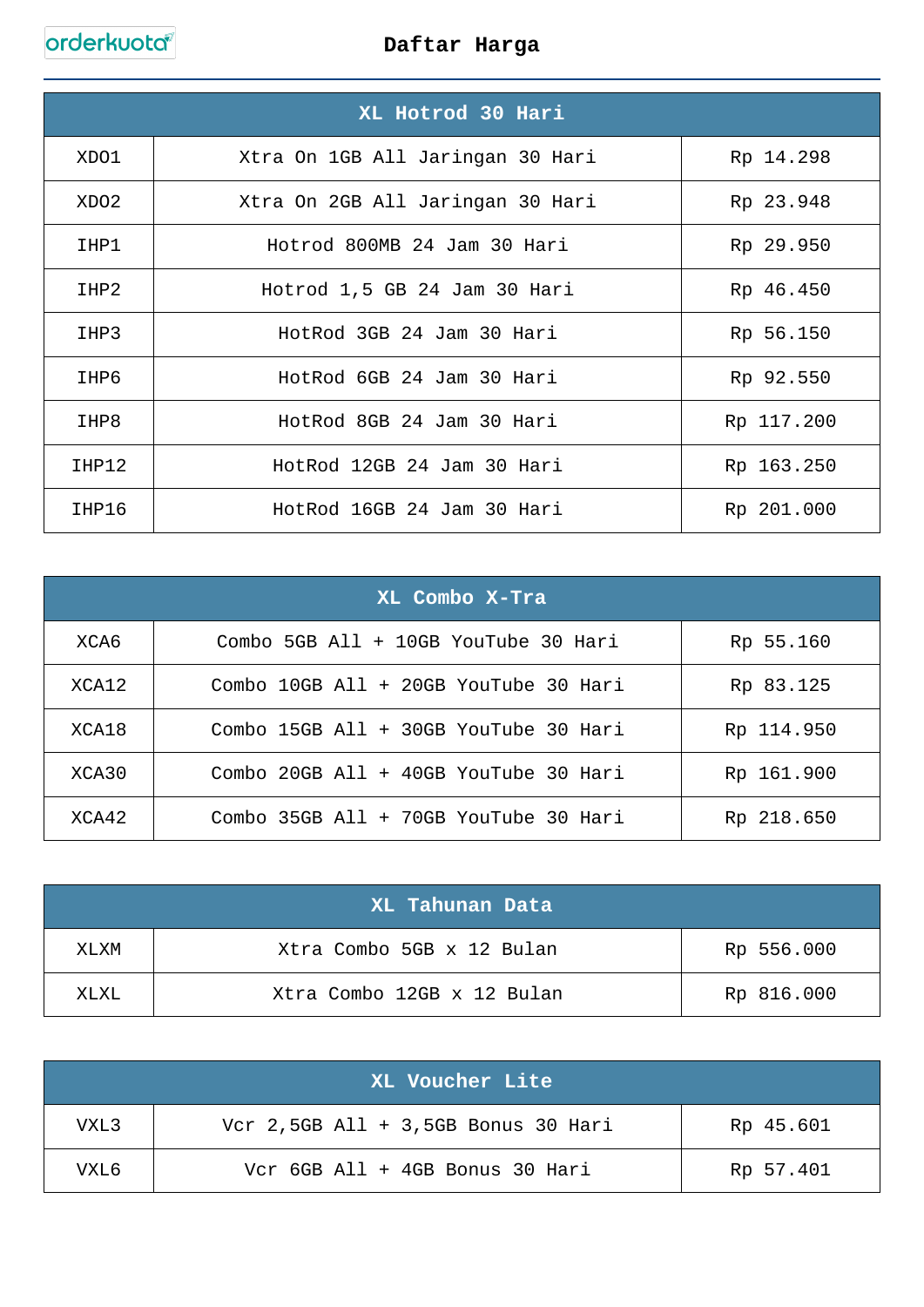# orderkuota

| VXL11 | Vcr 13GB All + 5GB Lokal + Unlimited 30 Hari | Rp 77.500  |
|-------|----------------------------------------------|------------|
| VXL21 | Vcr 25GB All + 4GB Lokal + Unlimited 30 Hari | Rp 107.400 |
| VXL31 | Vcr 37GB All + 7GB Lokal + Unlimited 30 Hari | Rp 125.100 |

|       | XL X-Tra Kuota                      |           |
|-------|-------------------------------------|-----------|
| XDE1  | XL Xtra Facebook 2GB 30 Hari        | Rp 10.050 |
| XDE2  | XL Xtra Instagram 2GB 30 Hari       | Rp 10.050 |
| XDE3  | XL Xtra Youtube 2GB 30 Hari         | Rp 10.050 |
| XDE4  | XL Xtra IFlix 5GB 30 Hari           | Rp 10.050 |
| XDE5  | XL Xtra Joox 10GB 30 Hari           | Rp 10.050 |
| XDE6  | XL Xtra Waze 10GB 30 Hari           | Rp 10.050 |
| XDE7  | XL Xtra Midnight 5GB 30 Hari        | Rp 10.050 |
| XDE8  | XL Xtra Mobile Legends 10GB 30 Hari | Rp 10.050 |
| XDL30 | Xtra Kuota Kartu Lama 30GB 30 Hari  | Rp 11.700 |
| XDT1  | Xtra Kuota Reguler 1GB 60 Hari      | Rp 14.300 |
| XDT2  | Xtra Kuota Reguler 2GB 60 Hari      | Rp 23.900 |

|       | XL Combo Lite                                 |            |
|-------|-----------------------------------------------|------------|
| XCL1  | Lite $1,5GB$ All + 2,5GB Bonus 30 Hari        | Rp 29.126  |
| XCL3  | Lite $2,5GB$ All + 3,5GB Bonus 30 Hari        | Rp 50.076  |
| XCL6  | Lite 6GB All + 4GB Bonus 30 Hari              | Rp 60.176  |
| XCL11 | Lite 13GB All + 5GB Lokal + Unlimited 30 Hari | Rp 99.876  |
| XCL21 | Lite 25GB All + 5GB Lokal + Unlimited 30 Hari | Rp 105.975 |
| XCL31 | Lite 37GB All + 7GB Lokal + Unlimited 30 Hari | Rp 130.027 |

|       | XL Combo X-Tra (VIP)                   |           |
|-------|----------------------------------------|-----------|
| XVIP5 | VIP XL Combo 5GB+10GB Youtube+20 Menit | Rp 62.799 |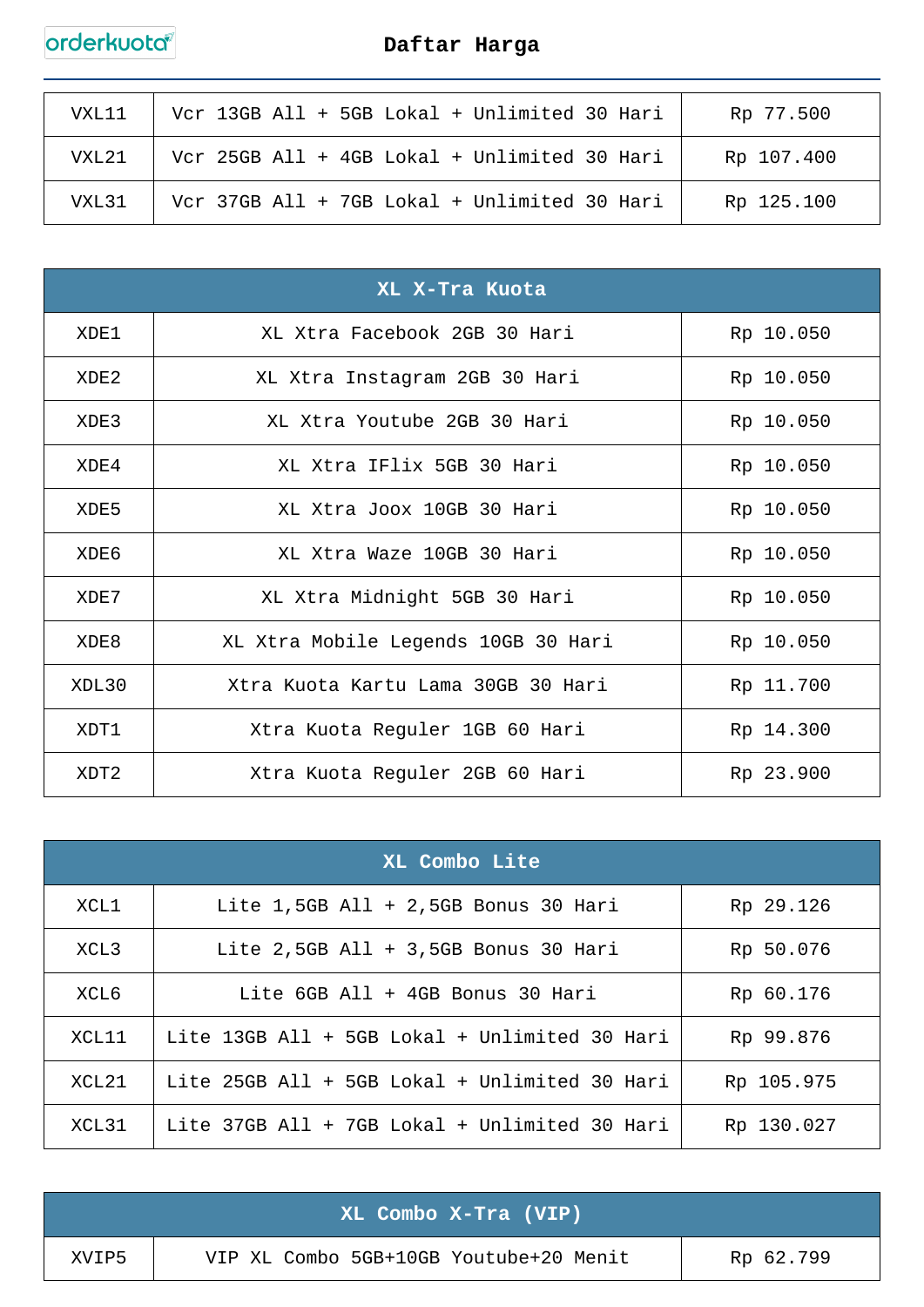## orderkuota

| XVIP10 | VIP XL Combo 10GB+20GB Youtube+30 Menit | Rp 89.699  |
|--------|-----------------------------------------|------------|
| XVIP15 | VIP XL Combo 15GB+30GB Youtube+40 Menit | Rp 123.100 |
| XVIP20 | VIP XL Combo 20GB+40GB Youtube+60 Menit | Rp 169.050 |
| XVIP35 | VIP XL Combo 35GB+70GB Youtube+90 Menit | Rp 223.550 |

|        | XL Pure Data                   |           |
|--------|--------------------------------|-----------|
| XLM500 | 500MB All Jaringan 30 Hari     | Rp 4.800  |
| XLM800 | 800MB All Jaringan 30 Hari     | Rp 7.200  |
| XLMA1  | 1GB All Jaringan 30 Hari       | Rp 9.050  |
| XLM1   | Promo 1GB All Jaringan 30 Hari | Rp 9.100  |
| XLM2   | Promo 2GB All jaringan 30 Hari | Rp 16.800 |
| XLMA2  | 2GB All Jaringan 30 Hari       | Rp 19.350 |
| XLM3   | Promo 3GB All jaringan 30 Hari | Rp 24.950 |
| XLMA3  | 3GB All Jaringan 30 Hari       | Rp 28.890 |
| XLM4   | 4GB All Jaringan 30 Hari       | Rp 35.200 |
| XLM5   | 5GB All Jaringan 30 Hari       | Rp 46.500 |

| XL Hotrod Mini |                               |           |
|----------------|-------------------------------|-----------|
| XDHP500        | 500MB All Jaringan 7 Hari     | Rp 5.350  |
| HDH15          | 1,5GB All Jaringan 3 Hari     | Rp 9.300  |
| XDH1           | Best! 1GB All Jaringan 7 Hari | Rp 9.400  |
| XDHP2          | 2GB All Jaringan 7 Hari       | Rp 17.200 |
| XDHP4          | 3GB All Jaringan 7 Hari       | Rp 22.299 |

|       | XL Combo Mini                  |          |
|-------|--------------------------------|----------|
| XCM15 | Combo $1,5GB s/d 3,5GB 7 Hari$ | Rp 8.345 |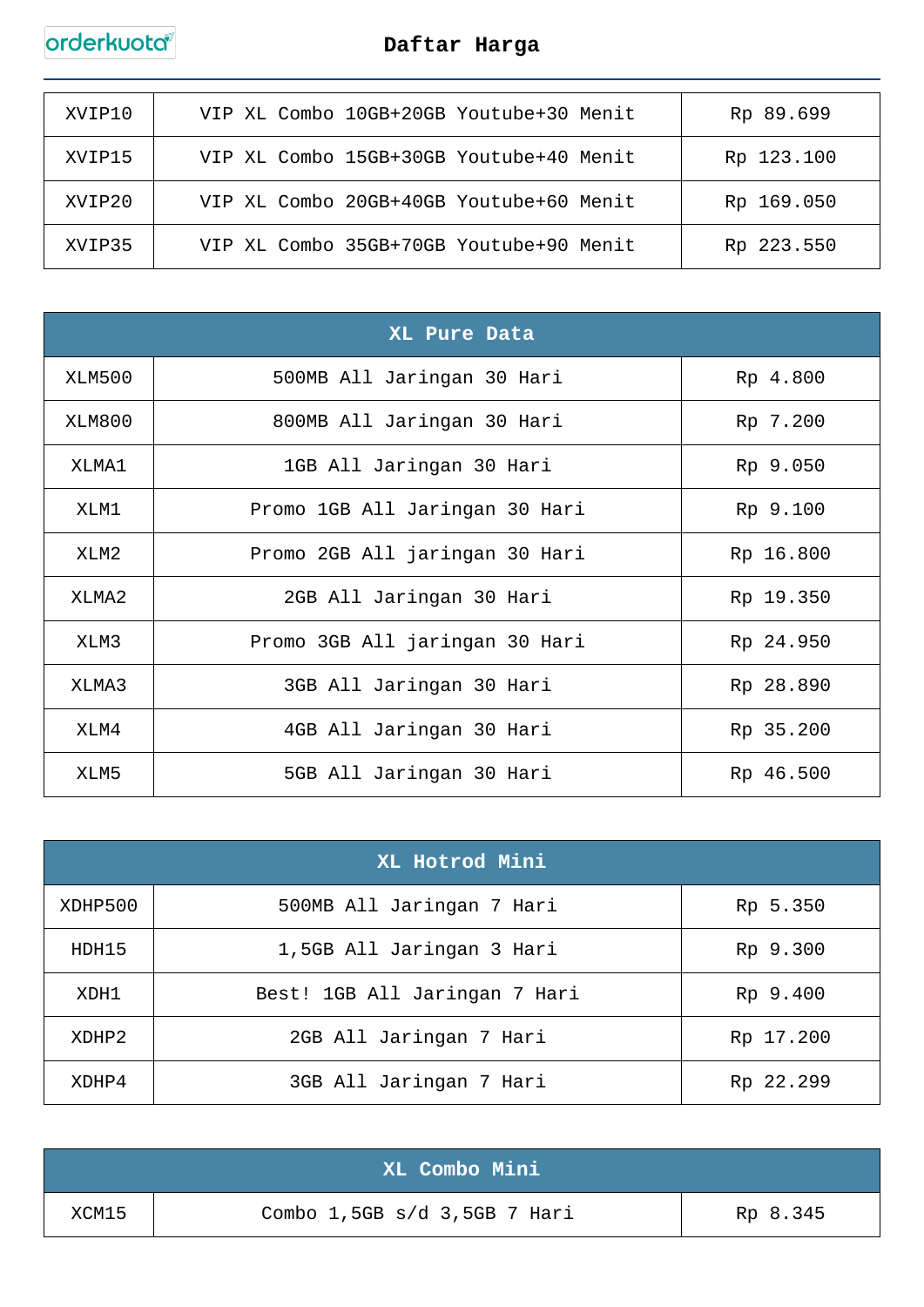

| XCM25 | Combo 2,5GB s/d 5,5GB 7 Hari | Rp 11.925 |
|-------|------------------------------|-----------|
| XCM4  | Combo 4GB s/d 8,5GB 7 Hari   | Rp 15.474 |
| XCM6  | Combo 6GB s/d 12GB 7 Hari    | Rp 19.534 |

| XL Combo X-Tra (Plus) |                              |            |  |  |  |
|-----------------------|------------------------------|------------|--|--|--|
| XCPS10                | 10GB All + 2GB Apps 30 Hari  | Rp 53.550  |  |  |  |
| XCPS20                | 20GB All + 2GB Apps 30 Hari  | Rp 78.400  |  |  |  |
| XCPS30                | 30GB All + 5GB Apps 30 Hari  | Rp 108.950 |  |  |  |
| XCPS52                | 52GB All + 8GB Apps 30 Hari  | Rp 147.950 |  |  |  |
| XCPS72                | 72GB All + 13GB Apps 30 Hari | Rp 196.250 |  |  |  |

| XL Data Cuanku Spesial |                                  |                 |  |  |  |
|------------------------|----------------------------------|-----------------|--|--|--|
| LISTXLHRG              | Cek List Paket XL Cuanku Spesial | Rp <sub>0</sub> |  |  |  |
| CEKXLCUAN              | Cek Harga XL Cuanku              | Rp <sub>0</sub> |  |  |  |
| <b>BYRXLCUAN</b>       | Bayar Paket XL Cuanku            | Rp 350          |  |  |  |

| XL Combo Flex |                                                              |            |  |  |  |
|---------------|--------------------------------------------------------------|------------|--|--|--|
|               | $XCF, SGB   A11 + (500MB - 2,5GB Lokal) + Unlimited Chat 3($ | Rp 13.300  |  |  |  |
|               | XCFM 4GB All + (1GB - 9GB Lokal) + Unlimited Chat 30 Hd      | Rp 32.585  |  |  |  |
|               | XCFL9GB All + (1GB - 16GB Lokal) + Unlimited Chat 30 H       | Rp 48.840  |  |  |  |
|               | XCFXL5GB All + (4GB - 30GB Lokal) + Unlimited Chat 30 H      | Rp 73.695  |  |  |  |
|               | XCFXXI6GB All + (3GB - 46GB Lokal) + Unlimited Chat 30 H     | Rp 104.527 |  |  |  |
|               | XCFXXX6GB All + (4GB - 54GB Lokal) + Unlimited Chat 30 H     | Rp 127.950 |  |  |  |

|  |  | KL Voucher Flex' |                                                                   |           |
|--|--|------------------|-------------------------------------------------------------------|-----------|
|  |  |                  | VWXCFlex   1,5GB All + $(500MB - 2,5GB$ Lokal + Unlimited $\oint$ | Rp 14.099 |